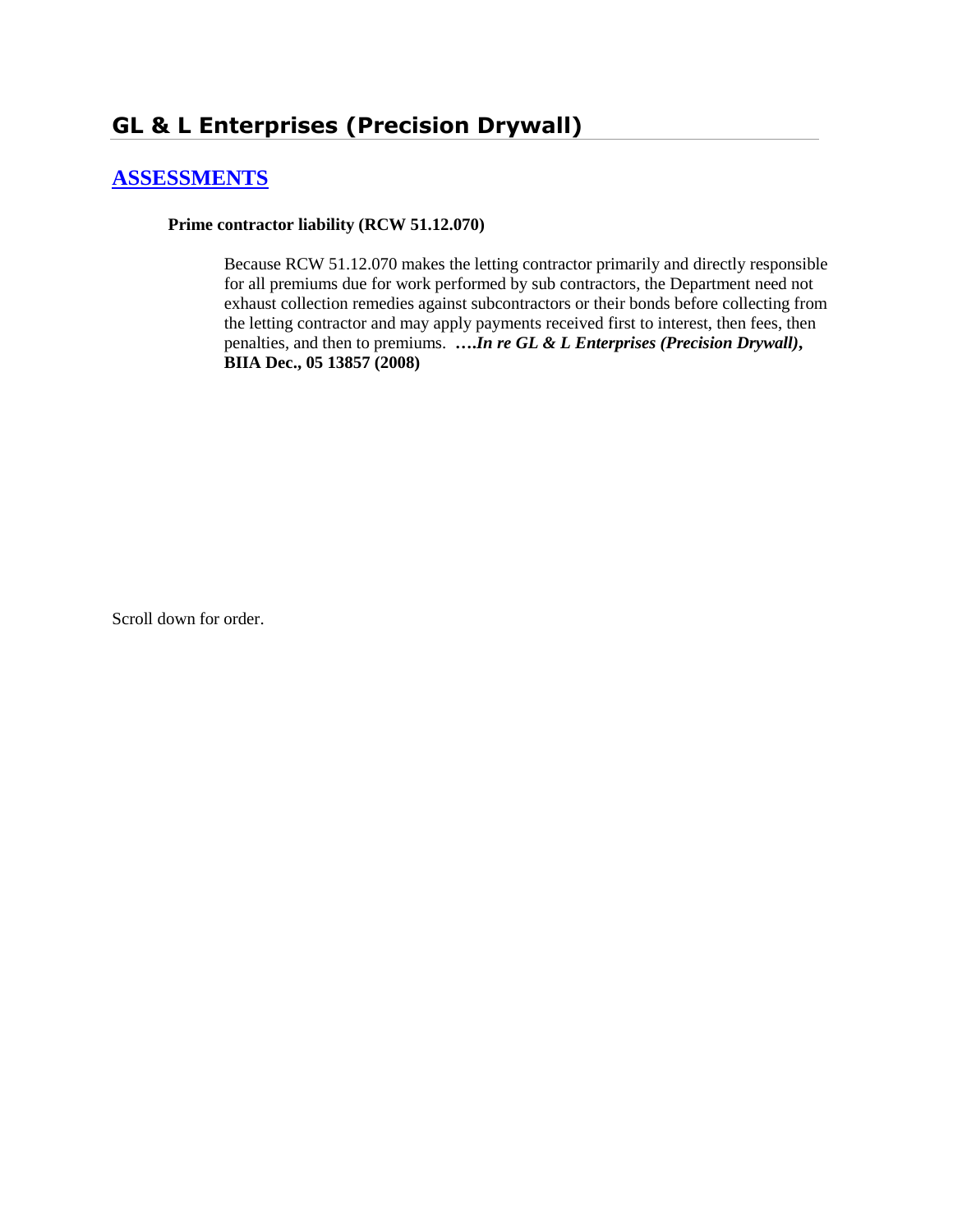## **BEFORE THE BOARD OF INDUSTRIAL INSURANCE APPEALS STATE OF WASHINGTON**

### 1 2 3 4 5 6 7 8 9 10 11 12 13 14 15 16 17 18 19 20 21 22 **IN RE: GL & L ENTERPRISES INC DBA PRECISION DRYWALL INC ) ) ) DOCKET NOS. 05 13857, 05 18266, 05 18356 & 06 15457 IN RE: LEA'S DRYWALL INC. ) DOCKET NOS. 05 18262, 05 18265, 05 24037, ) 06 14434 & 06 19738 ) FIRM NOS. 370,533-01 & 926,709-00 ) DECISION AND ORDER** Firm, GL & L Enterprises, Inc., dba Precision Drywall, Inc., by Clausen Law Firm, PLLC, per Mark A. Clausen Firm, Lea's Drywall, Inc., by Clausen Law Firm, PLLC, per Mark A. Clausen Department of Labor and Industries, by The Office of the Attorney General, per Diane Hunter-Cornell, Assistant The firm, GL & L Enterprises, Inc., dba Precision Drywall, Inc., filed appeals with the Board of Industrial Insurance Appeals, from Notices and Orders of Assessment under: **Docket No. 05 13857:** On June 3, 2005, from a Notice and Order of Assessment dated May 4, 2005. In the Notice and Order of Assessment the Department affirmed Notice and Order of Assessment No. P-0374056-6 issued on November 9, 2004, in the amount of \$7,054.21 for taxes owed to the State Fund by its subcontractor, Victor's Drywall. The Department Notice and Order of Assessment is **AFFIRMED.**

#### 23 **Docket No. 05 18266:**

24 25 26 27 28 On October 12, 2005, from a Notice and Order of Assessment dated September 12, 2005. In the Notice and Order of Assessment the Department affirmed Notice and Order of Assessment No. P-387418-5 issued on March 31, 2005, in the amount of \$50,882.23 for taxes owed to the State Fund by its subcontractor, Chivos Drywall. The Department Notice and Order of Assessment is **AFFIRMED.**

- 29 30
- 31
- 32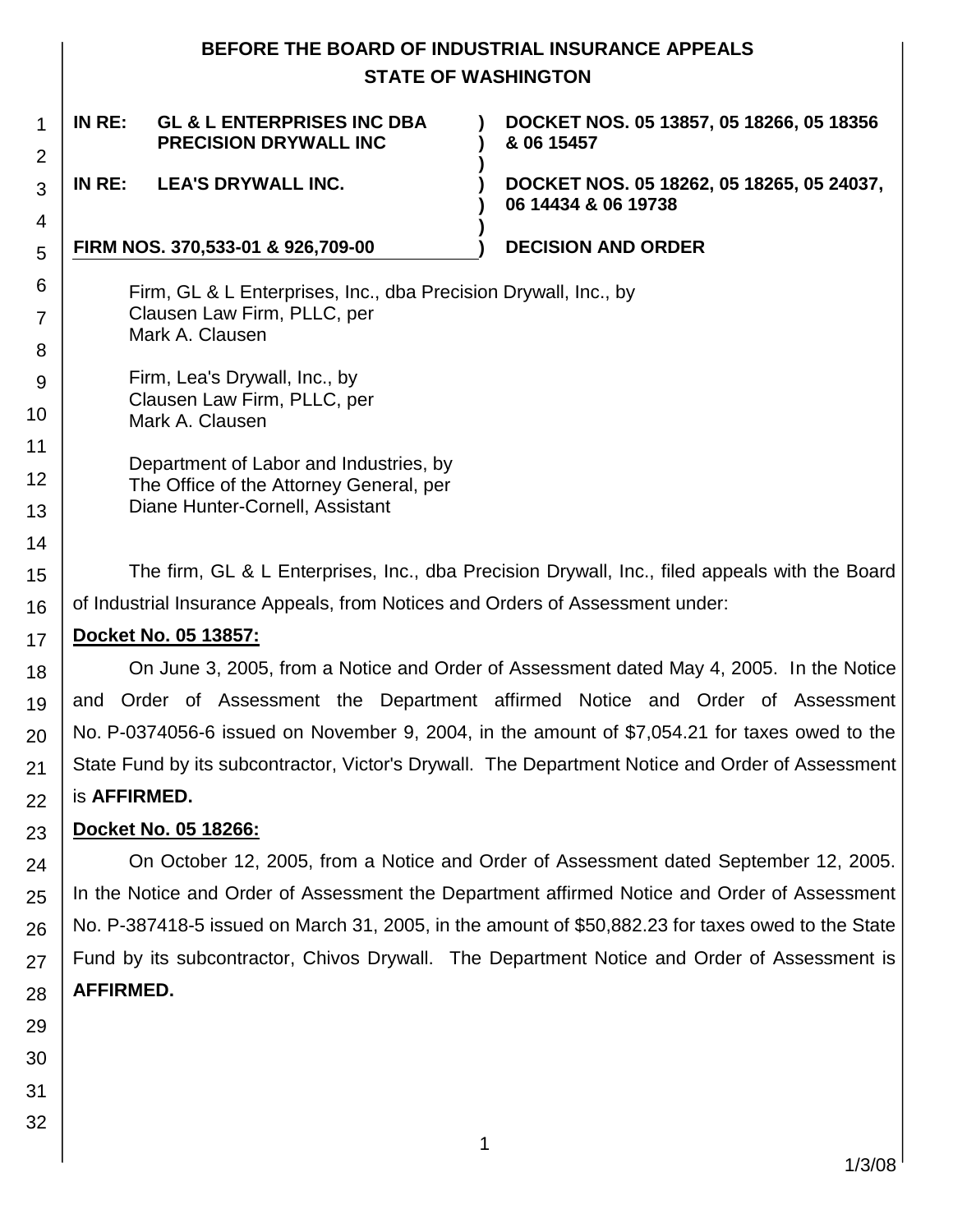1

#### 2 **Docket No. 05 18356:**

3 4 5 6 7 On October 12, 2005, from a Notice and Order of Assessment dated September 12, 2005. In the Notice and Order of Assessment the Department affirmed Notice and Order of Assessment No. P-386263-5 issued April 1, 2005, in the amount of \$32,982.27 (later stipulated to be \$21,200.01) for taxes owed to the State Fund by its subcontractor, Zagy's Drywall. The Department Notice and Order of Assessment is **AFFIRMED AS MODIFIED.**

#### 8 **Docket No. 06 15457:**

9 10 11 12 13 On May 23, 2006, from a Notice and Order of Assessment dated May 11, 2006. In the Notice and Order of Assessment the Department affirmed Notice and Order of Assessment No. 0406987 issued December 22, 2005, in the amount of \$60,299.10 for taxes owed to the State Fund by its subcontractor, Rodriguez Drywall. The Department Notice and Order of Assessment is **AFFIRMED.**

14 15 The firm, Lea's Drywall, Inc., filed appeals with the Board of Industrial Insurance Appeals, from Notices and Orders of Assessment under:

#### 16 **Docket No. 05 18262:**

17 18 19 20 21 On October 11, 2005, from a Notice and Order of Assessment dated September 12, 2005. In the Notice and Order of Assessment the Department affirmed Notice and Order of Assessment No. P-391928 issued April 13, 2005, in the amount of \$3,575.39 for taxes owed to the State Fund by its subcontractor, Romero's Drywall. The Department Notice and Order of Assessment is **AFFIRMED.**

#### 22 **Docket No. 05 18265:**

23 24 25 26 27 On October 12, 2005, from a Notice and Order of Assessment dated September 12, 2005. In the Notice and Order of Assessment the Department affirmed Notice and Order of Assessment No. P-387418-4 issued March 31, 2005, in the amount of \$7,284.16 for taxes owed to the State Fund by its subcontractor, Chivo's Drywall. The Department Notice and Order of Assessment is **AFFIRMED.**

- 28 29
- 30
- 31
- 32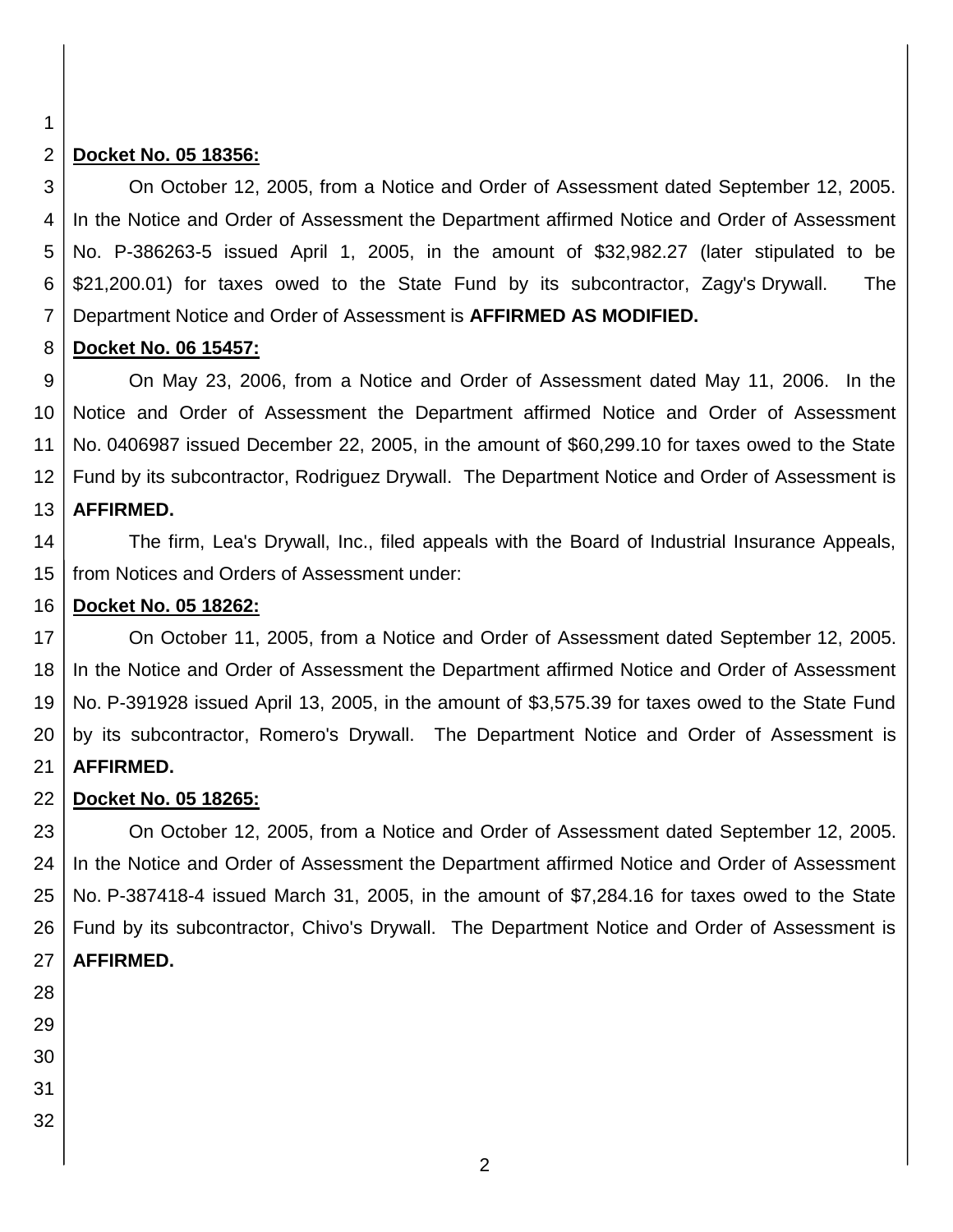#### 1 **Docket No. 05 24037:**

2 3 4 5 6 On December 30, 2005, from a Notice and Order of Assessment dated December 22, 2005. In the Notice and Order of Assessment the Department affirmed Notice and Order of Assessment No. 0404676 issued November 29, 2005, in the amount of \$7,399.68 for taxes owed to the State Fund by its subcontractor, Zagy's Drywall. The Department Notice and Order of Assessment is **AFFIRMED.**

#### 7 **Docket No. 06 14434:**

8 9 10 11 12 On April 21, 2006, from a Notice and Order of Assessment dated April 10, 2006. In the Notice and Order of Assessment the Department affirmed Notice and Order of Assessment No. 0408919 issued January 30, 2006, in the amount of \$12,606.37 for taxes owed to the State Fund by its subcontractor, Roman Drywall. The Department Notice and Order of Assessment is **AFFIRMED.**

#### 13 **Docket No. 06 19738:**

14 15 16 17 18 On October 9, 2006, from a Notice and Order of Assessment dated September 19, 2006. In the Notice and Order of Assessment the Department affirmed Notice and Order of Assessment No. 0392370 issued April 15, 2005, in the amount of \$19,781.71 for taxes owed to the State Fund by its subcontractor, Supreme Quality Drywall. The Department Notice and Order of Assessment is **AFFIRMED.**

### **DECISION**

20 21 22 23 24 25 26 27 28 29 30 Pursuant to RCW 51.52.104 and RCW 51.52.106, this matter is before the Board for review and decision on a timely Petition for Review filed by the Department to a Proposed Decision and Order issued on August 6, 2007, in which our industrial appeals judge reversed the Notices and Orders of Assessment issued by the Department dated May 4, 2005; September 12, 2005; May 11, 2006; December 22, 2005; April 10, 2006; and September 19, 2006; and remanded them to the Department of Labor and Industries with direction to (1) recalculate the premiums owed by Precision Drywall, Inc., and Lea's Drywall, Inc., by first applying any money collected on the subcontractor's accounts to the payment of delinquent subcontractor premiums before applying any of the proceeds to the payment of penalties and interest; (2) grant a credit to GL & L Enterprises, Inc., dba Precision Drywall and Lea's Drywall for premiums owed for the full amount of

- 31
- 32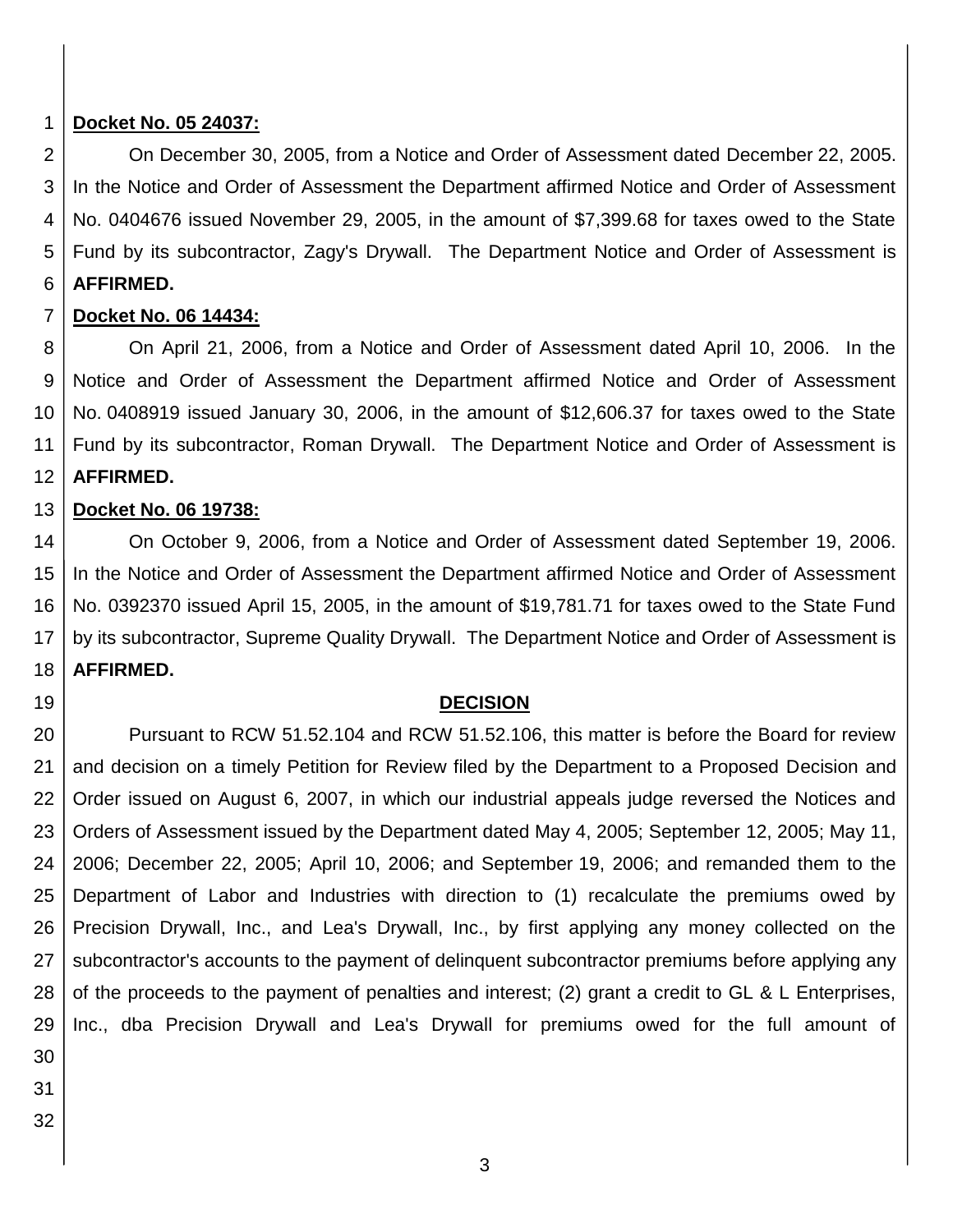1 2 3 4 5 the surety bonds that were on file with the Department of Labor and Industries when each subcontractor's premiums became delinquent and not collected by the Department; (3) reissue Notices of Assessment to GL & L Enterprises, Inc., dba Precision Drywall, Inc., and Lea's Drywall, Inc., for any balances owing on the delinquent subcontractor accounts after reducing the accounts by monies received first to premiums and granting credit for each uncollected surety bond.

6 7 8 9 10 11 12 13 14 15 The Board has reviewed the evidentiary rulings in the record of proceedings and finds that no prejudicial error was committed. Those rulings are affirmed. In the employer's response to the Department's Petition for Review an objection was raised to the inclusion of the declaration of W. Alan Jorgenson as an attachment. We agree that this material is evidentiary in nature and not appropriate for inclusion in a Petition for Review. Accordingly, this material will be stricken from the record and not considered. The attorney for the employers has also objected to a letter from the Assistant Attorney General representing the Department asking the Board to consider the recent court of appeals decision in *Lee's Drywall Co., Inc. v. Department of Labor & Indus.,* No 35613-9-II (November 27, 2007)*.* As this is a published decision by an appellate court of the state of Washington, we must consider it to the extent that it is relevant to the present appeals.

16 17 18 19 20 21 22 We have granted review because we find that the Department has acted appropriately in collecting "premiums" in these appeals. Premiums are defined in RCW 51.08.015 as "the money payments by an employer or worker which are required by this title to be made to the state treasury for the accident fund, the medical aid fund, the supplemental pension fund, or any other fund created by this title." In applying RCW 51.12.070 and RCW 51.08.015 to the facts of these appeals we are required to keep in mind one of the fundamental legislative intents in adopting and amending the Industrial Insurance Act.

23 24 25 26 27 28 Consistent with the legislative intent behind the Industrial Insurance Act, this court has repeatedly emphasized that the Industrial Insurance Act should be given a liberal interpretation. The act "is remedial in nature and is to be liberally applied to achieve its purpose of providing compensation to all covered persons injured in their employment." *Sacred Heart Med. Ctr. v. Department of Labor & Indus.*, 92 Wn.2d 631, 635, 600 P.2d 1015 (1979); *Johnson v. Tradewell Stores, Inc.*, 95 Wn.2d 739, 743, 630 P.2d 441 (1981); *Johnson v. Weyerhaeuser, Co.*, 134 Wn.2d 795, 799, 953 P.2d 800 (1998).

29 *Brand v. Department of Labor & Indus.,* 139 Wn.2d 659, 668 (1999).

30 31 32 In considering the collection of "premiums" under RCW 51.12.070, we must give effect to the underlying purpose of this statute in the context of the Industrial Insurance Act as a whole. "[T]he obvious purpose of RCW 51.12.070 is to facilitate and broaden the premium collection of the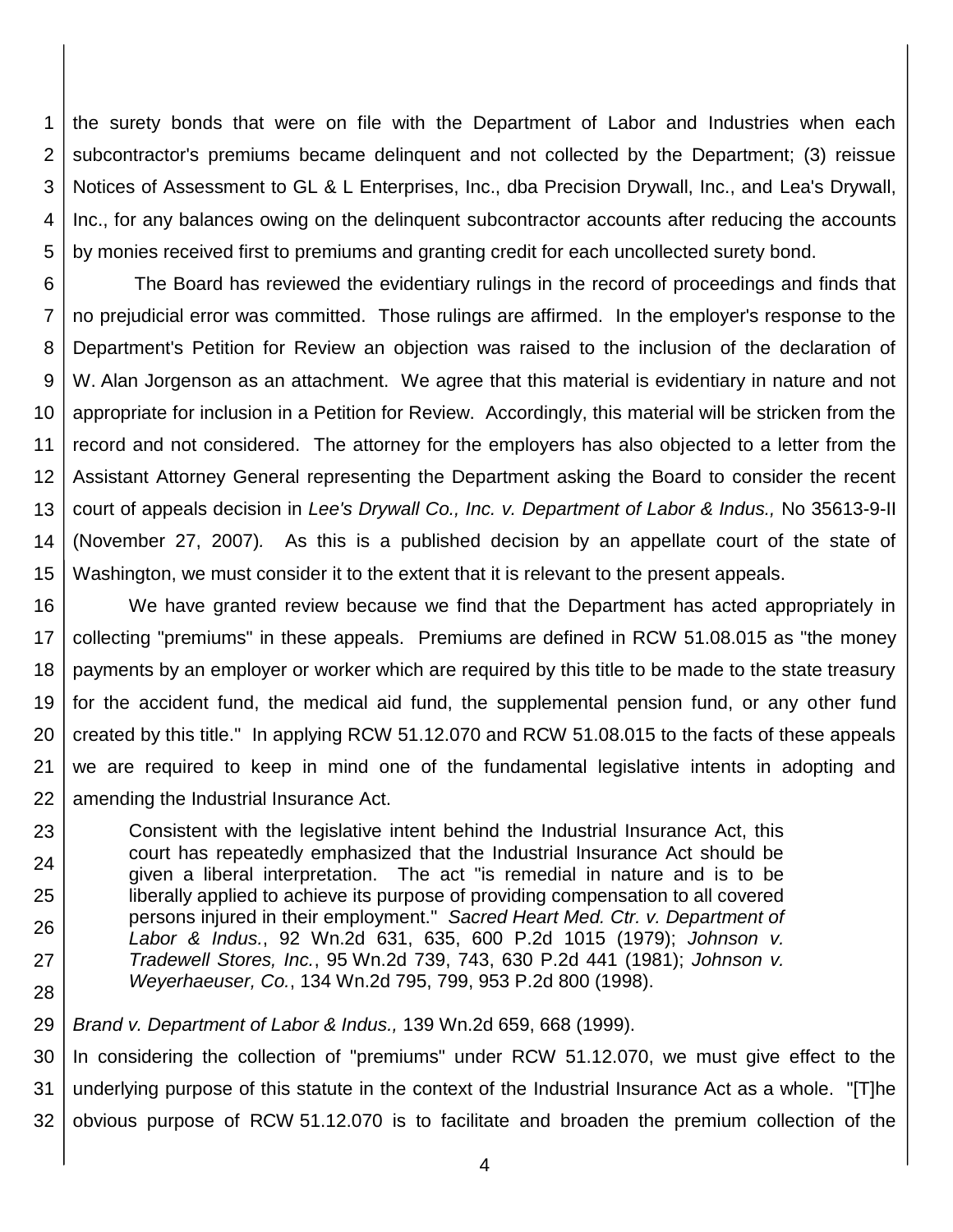1 2 3 4 5 6 Department. The more the statute facilitates full collection of premiums, the better it serves the accident fund from which compensation is paid." *Littlejohn Construction v. Department of Labor & Indus.*, 74 Wn. App. 420, 426 (1994). The Department, in collecting "premiums" from GL & L Enterprises and Lea's Drywall, and their subcontractors, acted in a manner consistent with the broad grant of authority provided by the legislature in enacting RCW 51.12.070 and chapter 51.16 RCW.

7 8 9 10 11 12 13 14 15 16 17 Under RCW 51.12.070 the "letting" contractor is "responsible primarily and directly for all premiums upon the work" performed by their subcontractors. This statute also provides two ways to avoid this responsibility. "[t]he . . . person, firm, or corporation letting the contract is entitled to collect from the contractor the full amount payable in premiums and the contractor in turn is entitled to collect from the subcontractor his or her proportionate amount of the payment." RCW 51.12.070. This provision in particular is useful in the situation faced by these firms as the premiums for work done in drywall installation are based upon the square footage installed, this information is readily available to all the parties to the contract. The sections of RCW 51.12.070 that follow also provide that "a contractor registered under chapter 18.27 RCW . . . shall not be responsible for any premiums upon the work of any subcontractor if" the requirements set forth in the five numbered provisions are met.

18 19 20 21 22 23 24 25 26 27 28 Neither firm took advantage of these options, and both stipulated that they, as "letting contractors," are responsible for the premiums assessed in the Notices and Orders of Assessment. This leaves before us the issues that are common to all of these appeals. The firms challenge the Department's action, or lack thereof, in collecting funds from the subcontractors and in the application of the funds collected. The firms object to the Department's action in first applying the funds collected from subcontractors to interest and penalties owed, and the remainder being applied to premiums owed by the subcontractor. They contend that the money collected from the subcontractors should first be applied to the assessed premiums for which the firms are responsible. In addition, the firms seek further credit or offset for monies that the Department failed to collect through legal action against the subcontractors' assets, in particular the subcontractors' surety bonds, filed with the Department pursuant to RCW 18.27.040(1).

- 29 30
- 31
- 32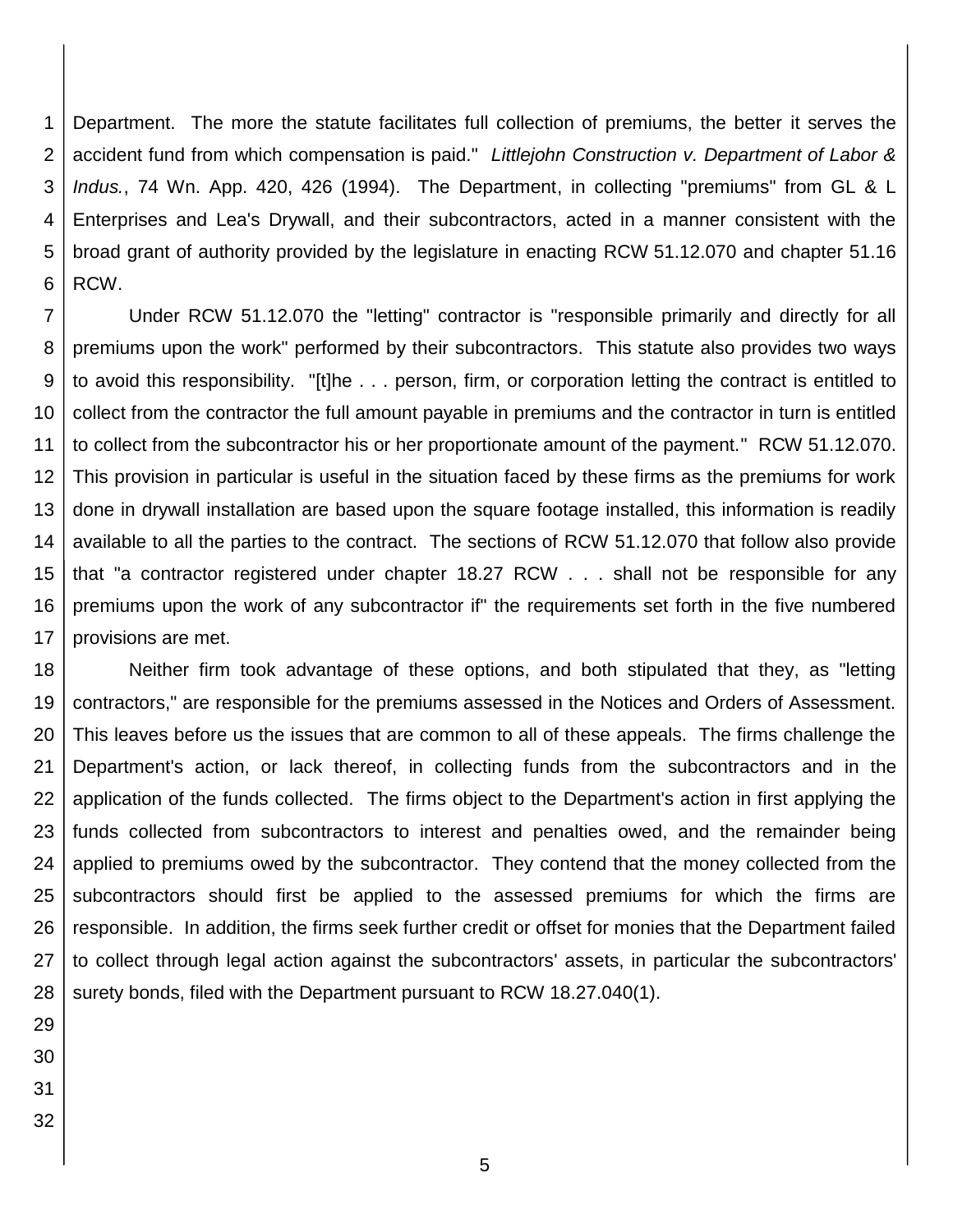1 2 3 4 5 6 7 8 9 10 11 12 13 14 15 16 17 18 The Industrial Insurance Act, when originally enacted in 1911, included a provision making the "contractor . . . responsible, primarily and directly, to the accident fund for the proper percentage of the total pay roll of the work and the owner of the property affected by the contract shall be surety for such payment." Laws of 1911, ch. 74, §17. Laws of 1921, ch. 182, §8, eliminated the provision designating the owner as surety, and Laws of 1923, ch. 136, §5, changed the language of this provision to state that "[T]he person, firm or corporation who lets a contract for such extra-hazardous work shall be responsible primarily and directly for all payments due to the accident fund and medical aid fund upon the work." As the years have passed this provision has been further modified, but not changed in substance, to the language now in RCW 51.12.070, providing that "the person, firm, or corporation who lets a contract for such work is responsible primarily and directly for all premiums upon the work." The "premiums" for which the "letting" contractor are responsible, primarily and directly, are defined in RCW 51.08.015 as being the "taxes, which are the money payments by an employer or worker which are required by this title to be made to the state treasury for the accident fund, the medical aid fund, the supplemental pension fund, or any other fund created by this title." RCW 51.16.035(2) authorizes the Department of Labor and Industries to "formulate and adopt rules and regulations governing the method of premium calculation and collection . . . consistent with recognized principles of workers' compensation insurance which shall be designed . . . to facilitate collection."

19 20 21 22 23 24 25 26 27 28 29 The provisions cited above contain clear and unambiguous statements of legislative intent to provide broad collection powers to the Department. Keeping in mind the definition of "premiums" contained in RCW 51.08.015 it is clear that the Legislature intended to provide the Department of Labor and Industries with plenary powers in collection of "taxes," which are by definition money payments required to be made by an employer or worker to any fund created by Chapter 51 RCW. This all-inclusive definition includes payments other than those designated as "premiums" in a Notice and Order of Assessment. These payments include charges imposed for the failure to file reports and for the failure to pay premiums on time. The collection of penalties and interest are part of the action required of the Department in order to collect the payments necessary to fully fund the act in accordance with "recognized principles of workers' compensation insurance." RCW 51.16.035(2).

- 30
- 31
- 32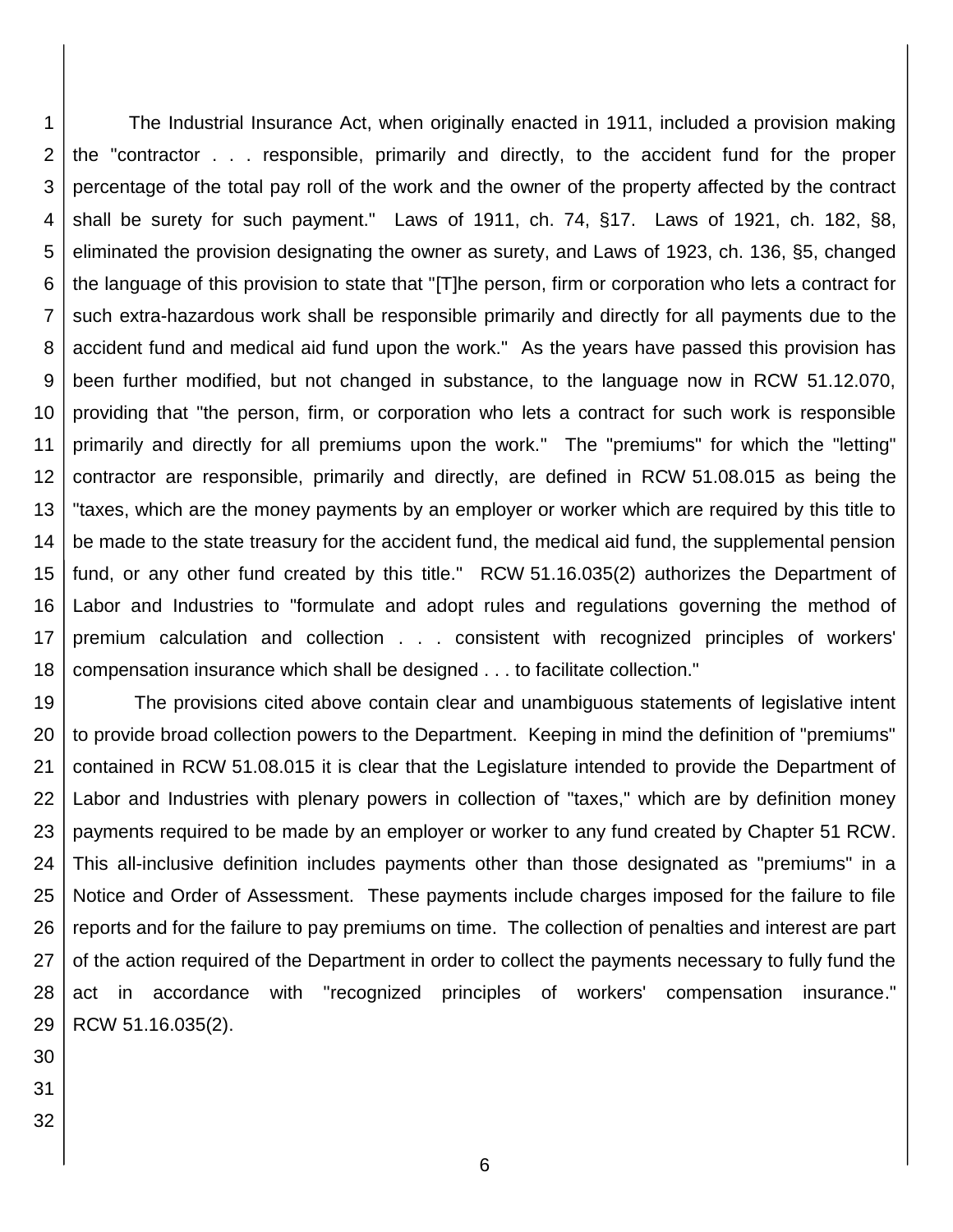1 2 3 4 5 6 7 8 9 The Legislature has provided the Department with the power to collect premiums from either the subcontractor employer, under chapter 51.16 RCW, or the contractor "who lets a contract . . ." under RCW 51.12.070. Chapter 51.16 RCW provides the Department with the power to initiate action to collect taxes from a defaulting employer, but it does not require the Department to take such action. Rather, RCW 51.12.070 and chapter 51.16 RCW provide alternative nonexclusive collection methods without a statutory requirement to employ one before the other. There is no statutory requirement placed on the Department to exhaust remedies against subcontractors for failure to pay premiums, penalties, and interest before collecting against the letting contractor under RCW 51.12.070.

10 11 12 13 14 15 16 17 18 19 20 21 22 In light of the Legislature's removal of the provision making the owner a surety for the payments, it is not appropriate to consider the "letting" contractor's responsibility as being that of a surety as that term is defined as a legal term of art. The "letting" contractor's "surety like" premium responsibility described in *Hildahl v. Bringolf,* 101 Wn. App. 634 2000, is not limited to that of a surety. Rather "the person, firm, or corporation who lets a contract … is responsible **primarily and directly** for all premiums upon the work." RCW 51.12.070. (Emphasis added.) It also should be noted that the court in *Hildahl v. Bringolf* did not determine the "letting" contractor's responsibility for the amounts assessed in the Notices and Orders of Assessment that were the subject of appeals to this Board. The amount that Mr. Bringolf had to pay was based upon an agreement between the parties to those appeals limiting his responsibility to the assessment for taxes in the amount of \$1,168.78, and not upon a decision by the Court of Appeals. This case does not stand for the proposition that the Department of Labor and Industries is limited to collecting premiums and not allowed to collect penalties and interest from a "letting" contractor.

23 24 25 26 27 28 The firms also contend that the Department did not have a legal basis for their application of the funds collected to the subcontractor's obligations. Although the Department's internal Policy No. 64.30 has not been adopted as a regulation, it is consistent with the broad powers granted to the Department by the Legislature to fully fund the Act. "Application of payment . . . to the oldest open item first . . . in this order: interest, fees, penalties, premiums" is consistent with the Legislative direction to collect the payments necessary to fully fund the Act in accordance with "recognized

- 29 30
- 31
- 32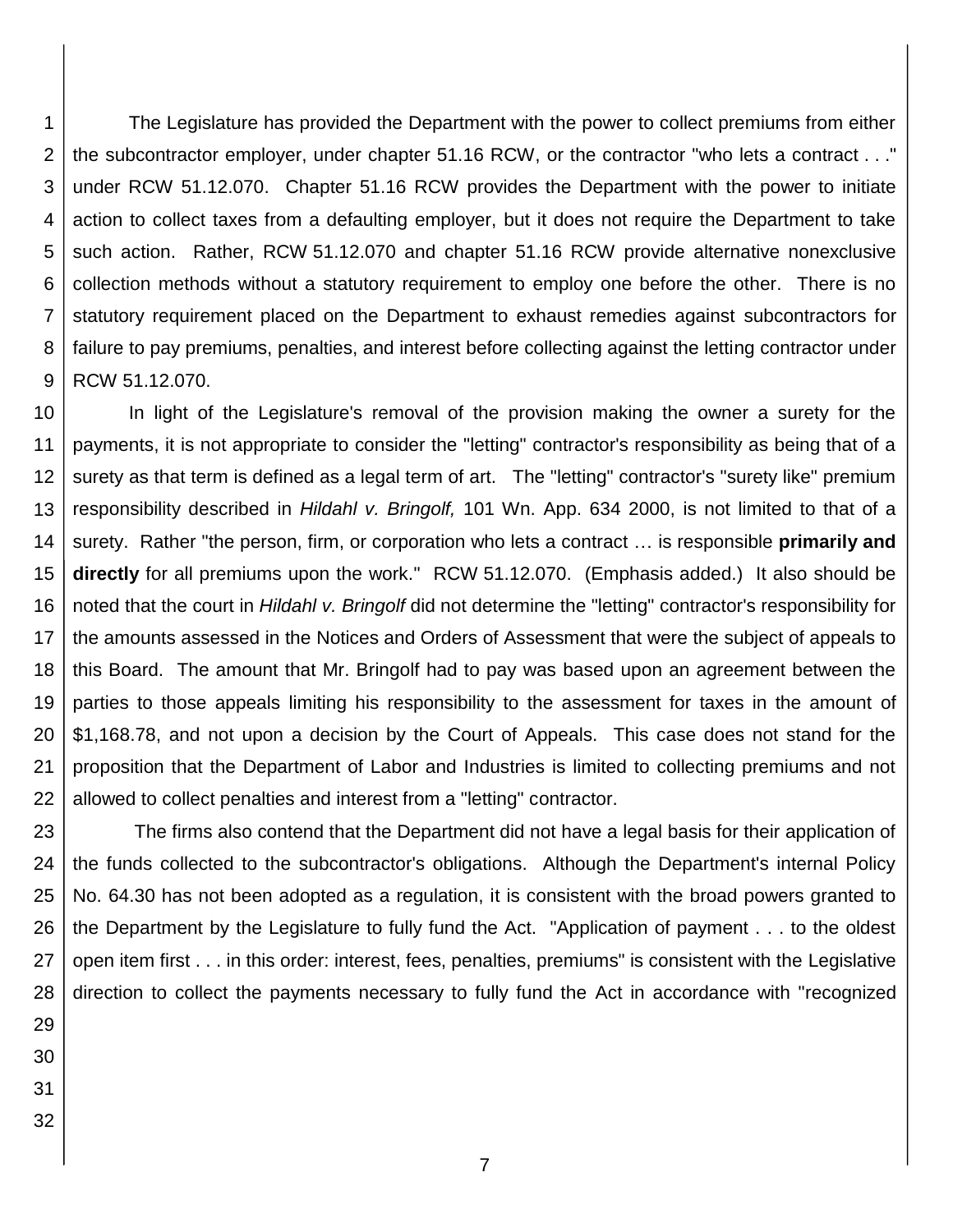1 2 3 4 5 principles of workers' compensation insurance." RCW 51.16.035(2). The collection of premiums months and years after they were due does not provide "the payments necessary to fully fund the act" in a way that is equivalent to the collection of premiums when they are due. The collection of interest and penalties provides the additional money that is necessary to insure that the Industrial Insurance Act is fully funded.

6 7 8 9 10 11 12 13 14 15 16 17 18 19 20 21 22 23 24 25 While the Department clearly has the ability under RCW 18.27.040(3) to proceed against the subcontractors' bonds or assets, there is no statutory requirement that it do so. It is possible for the Department to perform an audit that results in a Notice and Order of Assessment long after the taxes and contributions owing the state of Washington became due. RCW 18.27.040(3). The delay caused by the "subcontractors'" failure to meet their obligations to file timely reports and to pay premiums when due frequently makes it impossible for the Department to take action against the bond as a claim would have to be filed "within one year from the date . . . " that "taxes and contributions owing the state of Washington became due . . .." RCW 18.27.040(3). In any event the Department's claim would be subordinate to the claims of "(a) Employee labor and claims of laborers, including employee benefits; (b) Claims for breach of contract by a party to the construction contract; (c) Registered or licensed subcontractors, material, and equipment." RCW 18.27.040(4) In any action, other than that taken by a "residential homeowner," against the bond of a general contractor the recovery is limited to one-half of the bond amount, and against the bond of a specialty contractor the recovery is limited to one-half of the bond amount or four thousand dollars, whichever is greater. RCW 18.27.040(5). Had the Department elected to proceed with a claim against a contractor's bond it would not have been able to recover the full face value of the bond. Also, the record does not provide any information regarding the amount that could have been collected as the result of a timely claim against the subcontractors' bonds other than the face amount of the bond. It is clear that even in the best of circumstances the Department would not be able to claim the entire face value of the bonds.

26 27 28 29 30 Although we are sympathetic to the firms' situation, we can find no basis for our application of equitable remedies. This Board does not have authority to provide equitable relief unless such relief can be applied under the principle of stare decisis. *In re Isaiah Chavez Dec'd.,* BIIA Dec., 85 2867 (1987). Thus, the Board may grant equitable relief only under circumstances where the

- 31
- 32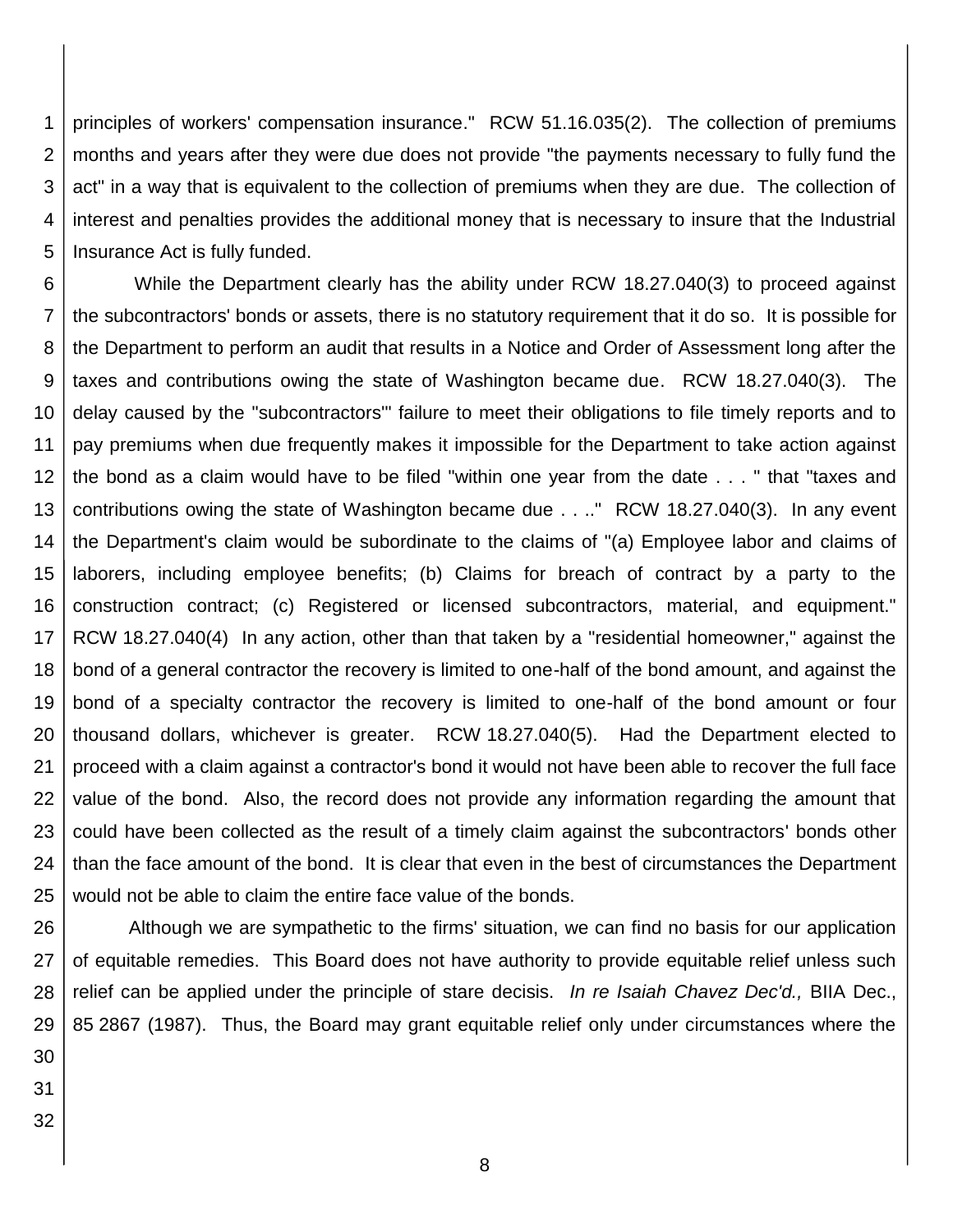1 2 3 4 5 6 7 8 9 10 11 facts before it are controlled by established precedent. *In re AEX Corp.*, BIIA Dec., 90 5314 (1992). *In re State Roofing & Insulation, Inc.,* BIIA Dec. 89,1770 (1991) provides an example of equitable relief being provided in the collection of taxes based on the application of an established precedent analogous factual situation. The principle reason equitable relief was provided in *State Roofing & Insulation* is absent in these appeals. State Roofing & Insulation relied, to its detriment, on incorrect information provided by the Department in calculating and paying premiums. The record here does not establish reliance by the firms on information provided by the Department, or on the Department's action or failure to take action in securing payment of the subcontractors' "premiums." We can find no appellate decision by a Washington court supporting the application of equitable remedies to the fact pattern presented by these appeals. The only possible equitable remedy available is through an appeal to superior court.

12 13 14 15 16 17 18 Applying the broad legislative grant of authority to the Department regarding collections to the facts of these appeals we find that each Notice and Order of Assessment must be affirmed. GL & L Enterprises and Lea's Drywall have failed to establish that the Department exceeded its legislated authority in assessing, collecting, and applying the amounts owed by, and collected from, the subcontractors, including premiums, interest, and penalties as authorized by chapter 51.16 RCW; or in assessing the "premiums" in the Notices and Orders of Assessment that are the subjects of these appeals.

19 20 21 22 Consideration of the Proposed Decision and Order, the Department's Petition for Review filed thereto, the firms' Response to the Department's Petition for Review, and a careful review of the entire record before us, persuades us that the Notices and Orders of Assessment are correct and must be affirmed, with the modification based on the parties' stipulation.

### **FINDINGS OF FACT**

1. On November 9, 2004, the Department of Labor and Industries issued Notice of Assessment No. P-0374056-6 against GL & L Enterprises, Inc., dba Precision Drywall in the amount of \$7,054.21 for taxes owed to the State Fund by its subcontractor, Victor's Drywall, which was communicated to the firm on November 29, 2004. On December 13, 2004, the firm filed a protest with the Department. On January 10, 2005, the Department issued an order in which it held the assessment in abeyance. On May 4, 2005, the Department issued an order in which it affirmed the November 9, 2004 assessment. On June 3, 2005, the firm filed a Notice of Appeal, assigned Docket No. 05 13857, with the Board of Industrial Insurance Appeals and on June 14, 2005, the Board granted the appeal.

23

24

25

26

27

28

29

30

31

32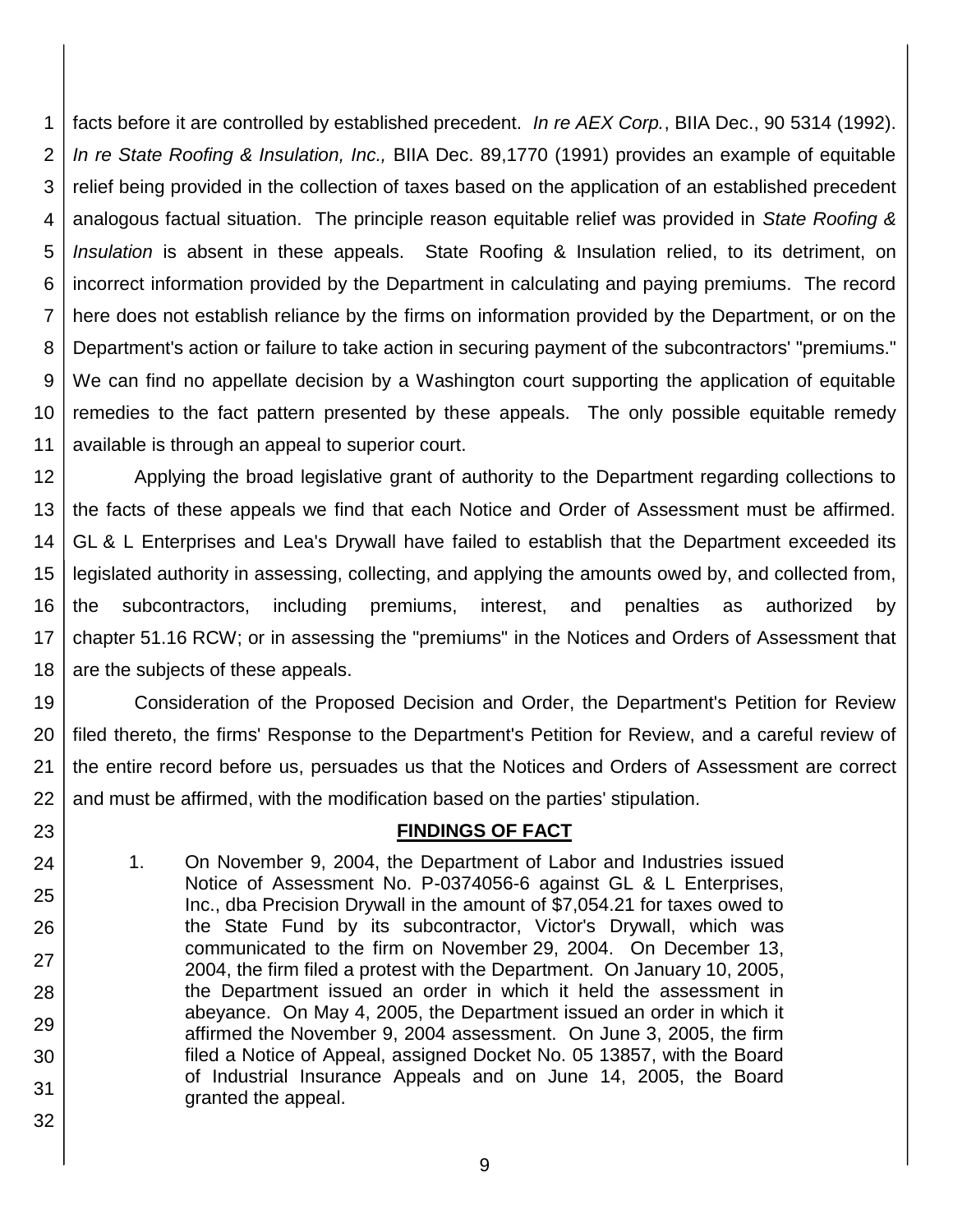- 2. On March 31, 2005, the Department of Labor and Industries issued a Notice of Assessment No. P-387418-5 against GL & L Enterprises, Inc., dba Precision Drywall in the amount of \$50,882.23 for taxes owed to the State Fund by its subcontractor, Chivos Drywall. On April 29, 2005, the firm filed a Notice of Appeal to the Board of Industrial Insurance Appeals and on June 1, 2005, the Board granted the appeal. The Department resumed jurisdiction and issued a Notice of Assessment on September 12, 2005, in which it affirmed the March 31, 2005 assessment. On October 12, 2005, the firm filed a Notice of Appeal, assigned Docket No. 05 18266, with the Board and on November 17, 2005, the Board issued an order in which it granted the appeal.
	- 3. On April 1, 2005, the Department of Labor and Industries issued Notice of Assessment No. P-386263-5, against GL & L Enterprises, Inc., dba Precision Drywall in the amount of \$32,982.27 (later stipulated to be \$21,200.01) for taxes owed to the State Fund by its subcontractor, Zagy's Drywall. On April 29, 2005, the firm filed a Notice of Appeal to the Board of Industrial Insurance Appeals. The Department resumed jurisdiction and on September 12, 2005, issued a Notice of Assessment in which it affirmed its April 1, 2005 assessment. On October 12, 2005, the firm filed a Notice of Appeal, assigned Docket No. 05 18356, with the Board of Industrial Insurance Appeals and on November 17, 2005, the Board issued an order in which it granted the appeal.
	- 4. On December 22, 2005, the Department of Labor and Industries issued a Notice of Assessment No. 0406987 against GL & L Enterprises, Inc., dba Precision Drywall in the amount of \$60,299.10 for taxes owed to the State Fund by its subcontractor, Rodriguez Drywall. On January 5, 2006, the Department issued an order to reconsider its decision. On May 11, 2006, the Department issued a Notice of Assessment in which it affirmed its December 22, 2005 assessment. On May 23, 2006, the firm filed a Notice of Appeal, assigned Docket No. 06 15457, with the Board of Industrial Insurance Appeals and on June 13, 2006, the Board issued an order in which it granted the appeal.
	- 5. On April 13, 2005, the Department of Labor and Industries issued Notice of Assessment No. P-391928 against Lea's Drywall in the amount of \$3,575.39, for taxes owed to the State Fund by its subcontractor, Romero's Drywall, which was communicated to the firm on April 19, 2005. On May 19, 2005, the firm filed a Notice of Appeal with the Board of Industrial Insurance Appeals and on June 16, 2005, the Board issued an order in which it granted the appeal. On August 16, 2005, the Department held the April 13, 2005 notice in abeyance and on
- 13 14 15 16 17 18 19 20 21 22 23 24 25 26 27 28 29 30 31 32

1

2

3

4 5

6

7

8

9

10

11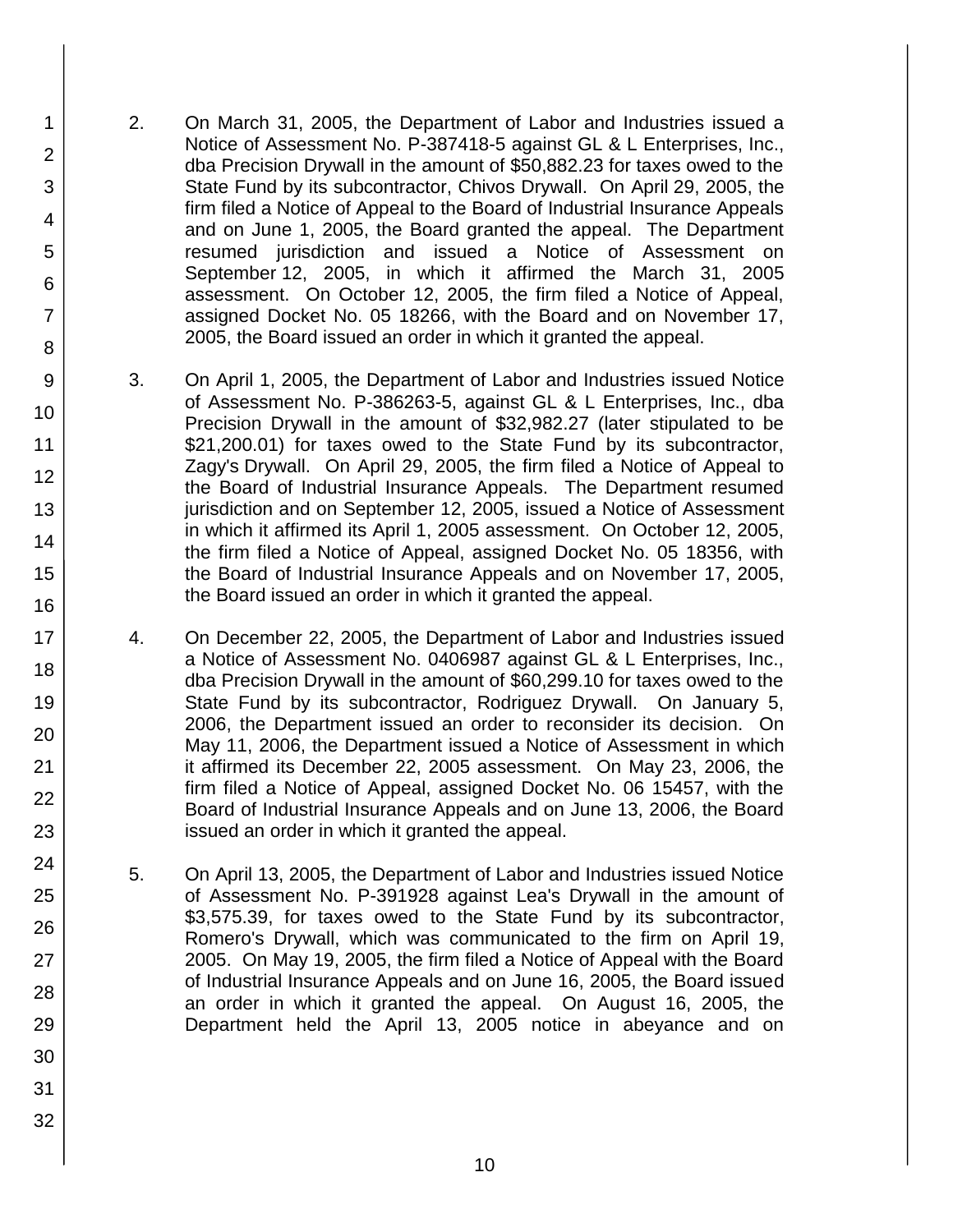September 12, 2005, the Department issued a Notice of Assessment in which it affirmed its April 13, 2005 assessment. On October 11, 2005, the firm filed a Notice of Appeal, assigned Docket No. 05 18262, with the Board and on November 9, 2005, the Board issued an order in which it granted the appeal.

6. On March 31, 2005, the Department of Labor and Industries issued Notice of Assessment No. P-387418-4 against Lea's Drywall Inc., in the amount of \$7,284.16 for taxes owed to the State Fund by its subcontractor, Chivo's Drywall. On April 29, 2005, the firm filed a Notice of Appeal with the Board of Industrial Insurance Appeals and on May 24, 2005, the Board issued an order in which it granted the appeal. The Department reassumed jurisdiction and on September 12, 2005, issued a Notice of Assessment in which it affirmed its March 31, 2005 assessment. On October 12, 2005, the firm filed a Notice of Appeal, assigned Docket No. 05 18265 with the Board and on November 8, 2005, the Board issued an order in which it granted the appeal.

1

2

3

4

5

6

7

8

9

10

11 12

13

14

15

16

17

18

19

20

21

22

23

24

25

26

27

28

29

30

31

- 7. On November 29, 2005, the Department of Labor and Industries issued Notice of Assessment No. 0404676 against Lea's Drywall in the amount of \$7,399.68 for taxes owed to the State Fund by its subcontractor, Zagy's Drywall. On December 22, 2005, the firm protested the issuance of the assessment and on December 22, 2005, the Department issued a Notice of Assessment in which it affirmed its November 29, 2005 assessment. On December 30, 2005, the firm filed a Notice of Appeal, assigned Docket No. 05 24037, with the Board of Industrial Insurance Appeals and on January 27, 2006, the Board issued an order in which it granted the appeal.
- 8. On January 30, 2006, the Department of Labor and Industries issued a Notice of Assessment No. 0408919 against Lea's Drywall in the amount of \$12,606.37 for taxes owed to the State Fund by its subcontractor, Roman Drywall, which was received by the firm on February 7, 2006. On March 6, 2006, the firm filed a protest with the Department. On March 8, 2006, the Department issued an order in which it held the assessment in abeyance. On April 10, 2006, the Department issued a Notice of Assessment in which it affirmed its January 30, 2006 assessment. On April 21, 2006, the firm filed a Notice of Appeal, assigned Docket No. 06 14434, with the Board of Industrial Insurance Appeals and on May 25, 2006, the Board issued an order in which it granted the appeal.
- 9. On April 15, 2005, the Department of Labor and Industries issued Notice of Assessment No. 0392370 against Lea's Drywall in the amount of \$19,781.71 for taxes owed to the State Fund by its subcontractor,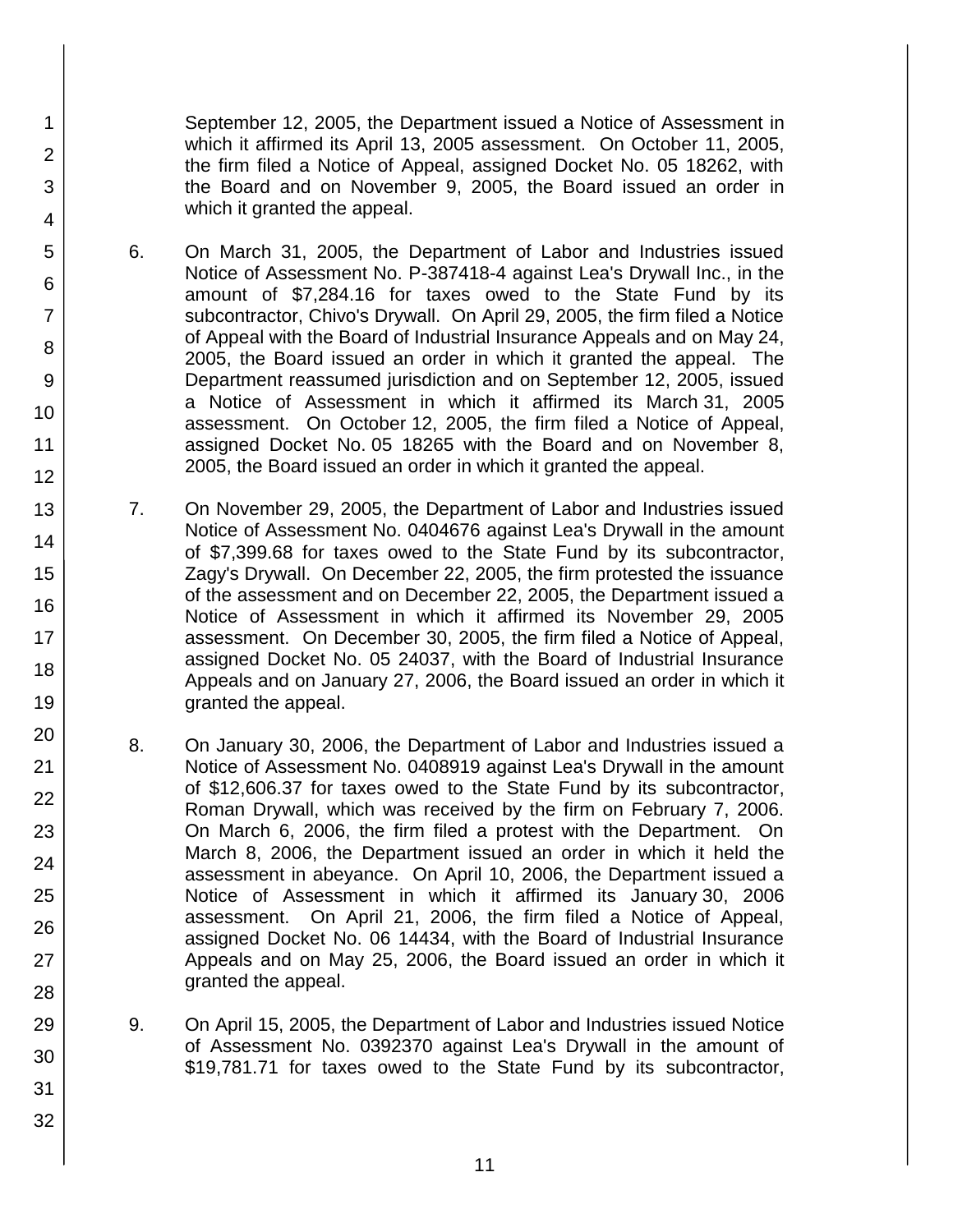Supreme Quality Drywall, which was not received by the firm. On July 8, 2005, the notice was resent and on July 27, 2005, the firm filed a protest to the assessment. On August 1, 2005, the Department issued an order in which it held the assessment in abeyance. On September 19, 2006, the Department issued a Notice of Assessment in which it affirmed its April 15, 2005 assessment. On October 9, 2006, the firm filed a Notice of Appeal, assigned Docket No. 06 19738, with the Board of Industrial Insurance Appeals and on November 20, 2006, the Board issued an order in which it granted the appeal.

1

2

3

4

5

6

7

8

9

10

11 12

13

14

15

16

17 18

19

20

21

22

23

24

25

26

27

28

29

30

31

- 10. The Department of Labor and Industries has collected money on the subcontractors' accounts; the money collected has been applied first to the interest owed on the subcontractor account; secondly to penalties owed by the subcontractor; and lastly to the premiums owed by the subcontractor.
- 11. The Department of Labor and Industries then issued the Notices and Orders of Assessment assessing GL & L Enterprises, Inc., dba Precision Drywall, Inc. and Lea's Drywall for the balance of premiums owed after the application of the funds collected from the subcontractors.
- 12. The subcontractors for GL & L Enterprises, Inc., dba Precision Drywall were Victor's Drywall, Chivo's Drywall, Zagy's Drywall, and Rodriguez Drywall. All of these subcontractors had surety bonds on file with the Department of Labor and Industries in the sum of \$6,000, except Chivo's Drywall, which had a \$12,000 surety bond.
- 13. The subcontractors for Lea's Drywall were Romero's Drywall, Chivo's Drywall, Zagy's Drywall, Roman Drywall, and Supreme Quality Drywall. All of these subcontractors had surety bonds on file with the Department of Labor and Industries in the sum of \$6,000, except Chivo's Drywall, which had a \$12,000 surety bond.
- 14. All of the subcontractors failed at different times commencing in 2001 through 2004 to file timely reports of the square footage of sheetrock installed, pursuant to contracts let by GL & L Enterprises, Inc., dba Precision Drywall and Lea's Drywall, and the subcontractors failed to pay premiums when due, interest when due, and penalties assessed.
- 15. The Department of Labor and Industries used the information provided by GL & L Enterprises, Inc., dba Precision Drywall, Inc. and Lea's Drywall regarding the square footage of sheetrock installed in assessing the premiums owed by the subcontractors.
	- 12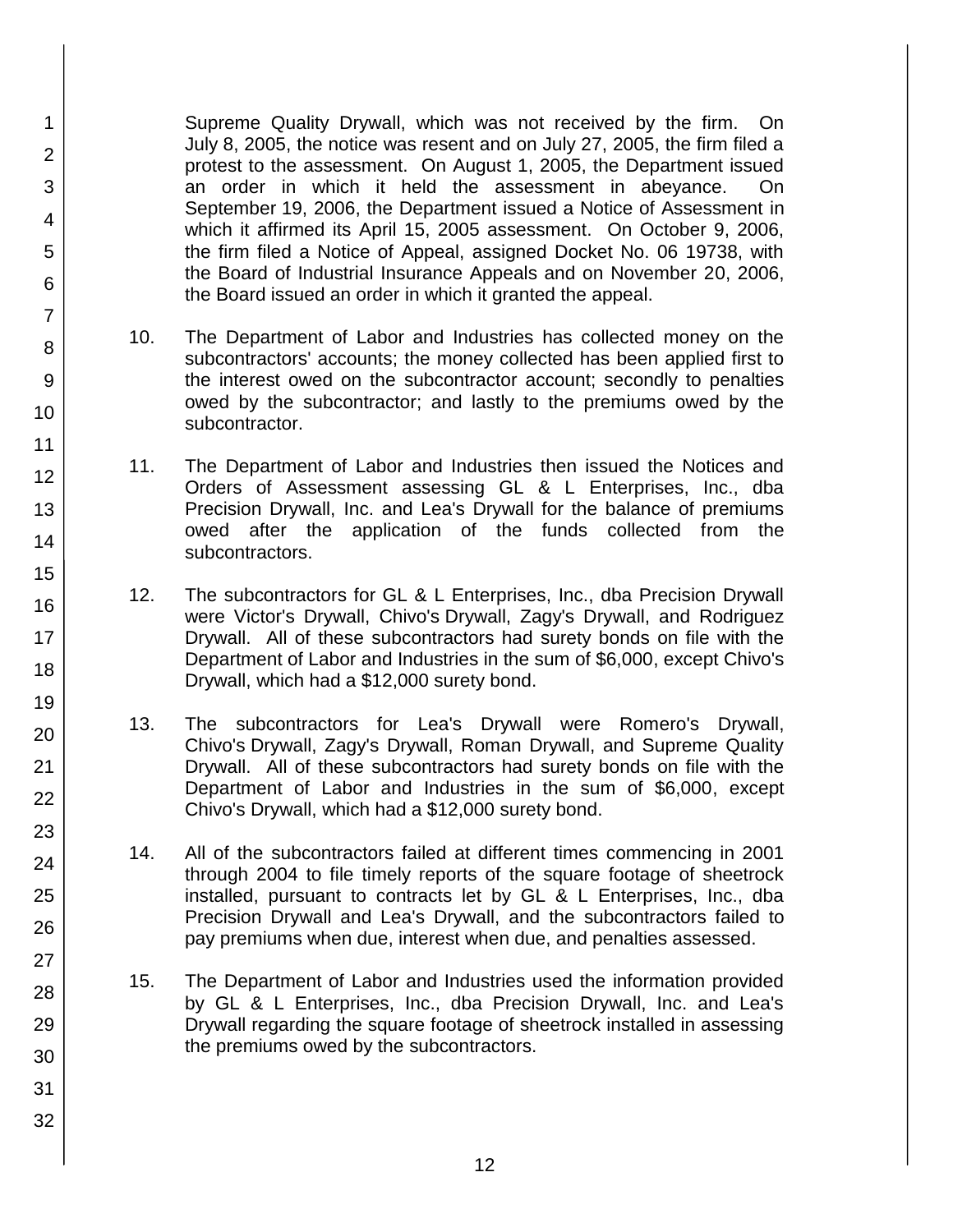- 16. The Department was prevented from filing timely claims against the surety bonds of the subcontractors by their delinquency in filing reports and failing to pay premiums to the State Fund.
- 17. The amount of delinquent premiums chargeable against GL & L Enterprises, Inc., dba Precision Drywall are as follows: Victor's Drywall, \$7,054.21; Chivo's Drywall, \$50,882.23; Zagy's Drywall, \$21,200.01; and Rodriguez Drywall, \$60,299.10.
- 18. The amount of delinquent premiums chargeable against Lea's Drywall are as follows: Romero's Drywall, \$3,575.39; Chivo's Drywall, \$7,284.16; Zagy's Drywall, \$7,399.68; Roman Drywall, \$12,606.37; and Supreme Qualtiy Drywall, \$19,781.71.
- 19. The Department of Labor and Industries' action or failure to take action in securing payment of delinquent premiums from the subcontractors' surety bonds or from other sources did not prevent the letting contractors from taking action on their own to avoid responsibility for their subcontractors' premiums or to collect or withhold the premiums from their subcontractors.

### **CONCLUSIONS OF LAW**

- 1. The Board of Industrial Insurance Appeals has jurisdiction over the parties to and the subject matter of these consolidated appeals.
- 2. The Department acted in accordance with the provisions of chapter 51.16 RCW in collecting money from the subcontractors of GL & L Enterprises, Inc., dba Precision Drywall, Inc., and Lea's Drywall Inc., and in applying the money collected to the obligations of the subcontractors.
- 3. The Notices and Orders of Assessment against GL & L Enterprises, Inc., dba Precision Drywall on appeal under Docket Nos. 05 13857, 05 18266, 05 18356 and 06 15457 are correct and are affirmed.
- 2 3 4 5 6 7 8 9 10 11 12 13 14 15 16 17 18 19 20 21 22 23 24 25 26 27 28 29 30 31

32